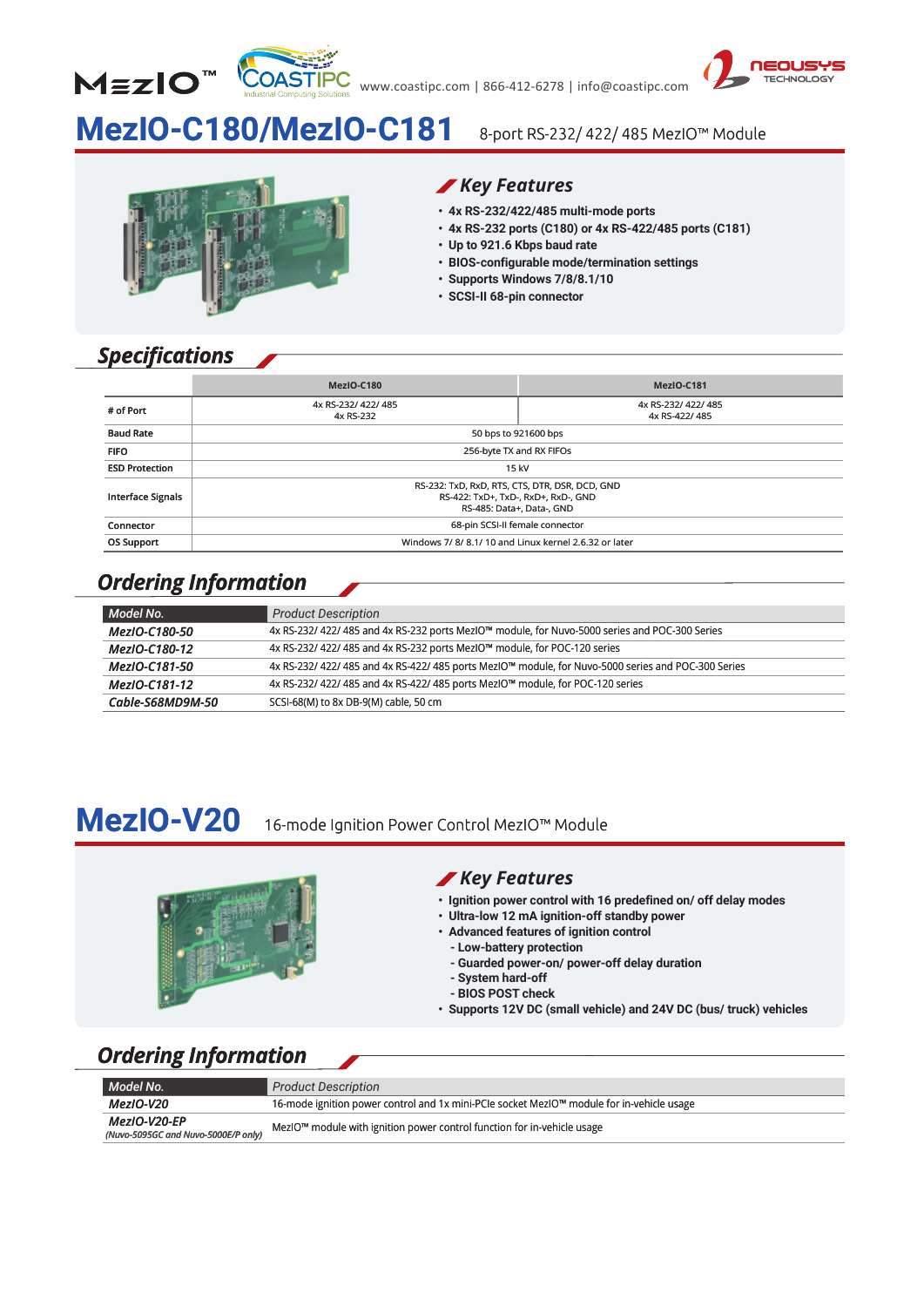



# **MezIO-D230/MezIO-D220**

32/ 16-CH Isolated Digital I/O MezIO™ Module



### *Key Features*

- **‧ 16-CH isolated DI (D230) or 8-ch isolated DI (D220)**
- **‧ 16-CH isolated DO (D230) or 8-ch isolated DO (D220)**
- **‧ 2500 Vrms isolation voltage**
- **‧ Up to 24V DC operation for DI and DO**
- **‧ Up to 500 mA sink current on DO channel**
- **‧ SCSI-II 68-pin connector**

# *Specifications*

|                                | MezIO-D230                                       | MezIO-D220 |
|--------------------------------|--------------------------------------------------|------------|
| <b>Isolated Digital Input</b>  |                                                  |            |
| # of Port                      | 16                                               | 8          |
| Logic Level                    | Logic high: 5 to 24 VDC; Logic low: 0 to 1.5 VDC |            |
| <b>Isolation Voltage</b>       | 2500 Vrms                                        |            |
| <b>Operation Mode</b>          | Polling, COS                                     |            |
| <b>Isolated Digital Output</b> |                                                  |            |
| # of Channel                   | 16                                               | 8          |
| Operation<br>Voltage           | Up to 24 VDC                                     |            |
| <b>Sink Current</b>            | 500 mA for each channel (100% duty)              |            |
| <b>Isolation Voltage</b>       | 2500 Vrms                                        |            |
| <b>Operation Mode</b>          | Polling, COS                                     |            |

### *Ordering Information*

| Model No.       | <b>Product Description</b>                                                                     |
|-----------------|------------------------------------------------------------------------------------------------|
| MezIO-D230-50   | 16-CH isolated DI and 16-CH isolated DO MezIO™ module, for Nuvo-5000 series and POC-300 Series |
| MezIO-D230-12   | 16-CH isolated DI and 16-CH isolated DO MezIO™ module, for POC-120 series                      |
| MezIO-D220-50   | 8-CH isolated DI and 8-CH isolated DO MezIO™ module, for Nuvo-5000 series and POC-300 Series   |
| MezIO-D220-12   | 8-CH isolated DI and 8-CH isolated DO MezIO™ module, for POC-120 series                        |
| Cable-S68MM-100 | SCSI-68(M) to SCSI-68(M) cable, 100 cm                                                         |
| TB-10           | Terminal board with 68-pin SCSI-II female connector and 68-pole terminal block                 |

#### **MezIO-R10** 2.5" SATA HDD/ SSD and Mini-PCIe Accommodation MezIO™ Module



### *Key Features*

- **‧ Accommodates one 2.5" SATA HDD/ SSD**
- **‧ One full-size mini-PCIe port with SIM socket**

## *Ordering Information*

| Model No.                                 | <b>Product Description</b>                                                            |
|-------------------------------------------|---------------------------------------------------------------------------------------|
| $Mez$ IO-R10<br>(for POC-120MZ only)      | 2.5" SATA HDD/ SSD and mPCIe accommodation MezIO" module                              |
| $Mez$ IO-R11<br>(for POC-300 series only) | MezIO <sup>"</sup> module with 2.5" SATA HDD/SSD                                      |
| $Mez$ IO-R12<br>(for POC-300 series only) | MezIO" module with SATA port for 2.5" HDD/ SSD, 4-CH isolated DI and 4-CH isolated DO |